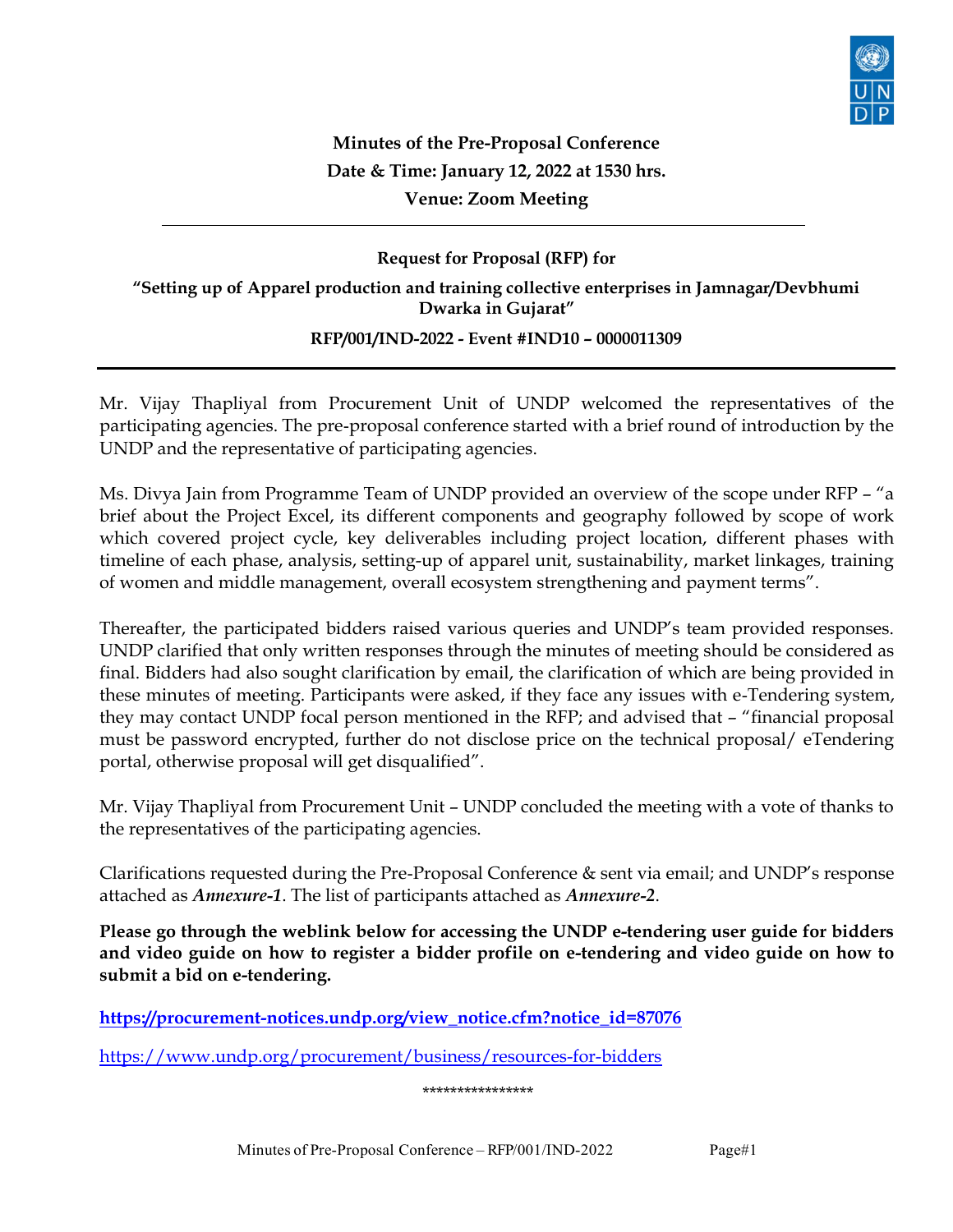

## Annexure-1

RFP Ref./Description: RFP/001/IND-2022 (Event #IND – 0000011309) – "Setting up of Apparel production and training collective enterprises in Jamnagar/Devbhumi Dwarka in Gujarat".

| <b>S1.</b><br>No. | <b>QUERY</b>                                                                                                                                                                                                                                                                                                                                                           | <b>RESPONSE</b>                                                                                                                                                                                                                                                                                                                                                                                                                                                                                                                |
|-------------------|------------------------------------------------------------------------------------------------------------------------------------------------------------------------------------------------------------------------------------------------------------------------------------------------------------------------------------------------------------------------|--------------------------------------------------------------------------------------------------------------------------------------------------------------------------------------------------------------------------------------------------------------------------------------------------------------------------------------------------------------------------------------------------------------------------------------------------------------------------------------------------------------------------------|
| 1.                | Technical Evaluation Criteria (1.3 and 1.4)<br>1.3<br>should<br>Organization<br>have<br>experience of setting up 5<br>group<br>enterprises in rural and peri urban<br>areas.<br>Organization<br>should<br>have<br>1.4<br>experience of setting up 2 apparel<br>units.<br>Please clarify - If an organization has setup 5<br>enterprises, will they meet both criteria. | The organizations working in the livelihood sectors can<br>have experience of setting up different kind of group<br>enterprises. It could be an apparel unit, paper recycling unit<br>or some food processing unit.<br>Criteria 1.3 refers to the number of enterprises being setup;<br>while 1.4 refers specifically about setting up apparel or<br>garment manufacturing units only.                                                                                                                                         |
| 2.                | Technical Evaluation Criteria (1.2)<br>1.2 Experience in factory set ups in<br>rural and peri urban areas<br>Please clarify - if an organization is working<br>into skill development and training; and don't<br>have any experience of factory setup?                                                                                                                 | UNDP does not expect organization to owners of the land<br>of a factory setup.<br>Organization may be doing factory setup in partnership<br>with others; and have provided training, specification of<br>machines, layout of the factory, handholding the<br>professionals etc.<br>Even if the organization have provided skill development<br>support, the organization needs to mention what kind of<br>support they have provided in setting up group (apparel<br>and garment) enterprises, provided marketing support etc. |
| 3.                | If an organization is a new start up having<br>experience of working with artisans; and does<br>not meet the eligibility criteria mentioned in<br>the RFP.<br>Please clarify whether they can apply in<br>partnership with any other organization.                                                                                                                     | There is a provision of submitting proposals as Joint<br>Venture. For Joint Venture / Consortium / Association, all<br>Parties cumulatively should meet the RFP requirements. If<br>the bidder is successful the contract will be awarded to the<br>leading partner only.<br>Bidder is to provide details in FORM C under SECTION 6<br>of RFP; and submit a Letter of intent OR JV/ Consortium /<br>Association agreement signed by every partner providing<br>roles and responsibility of each partner.                       |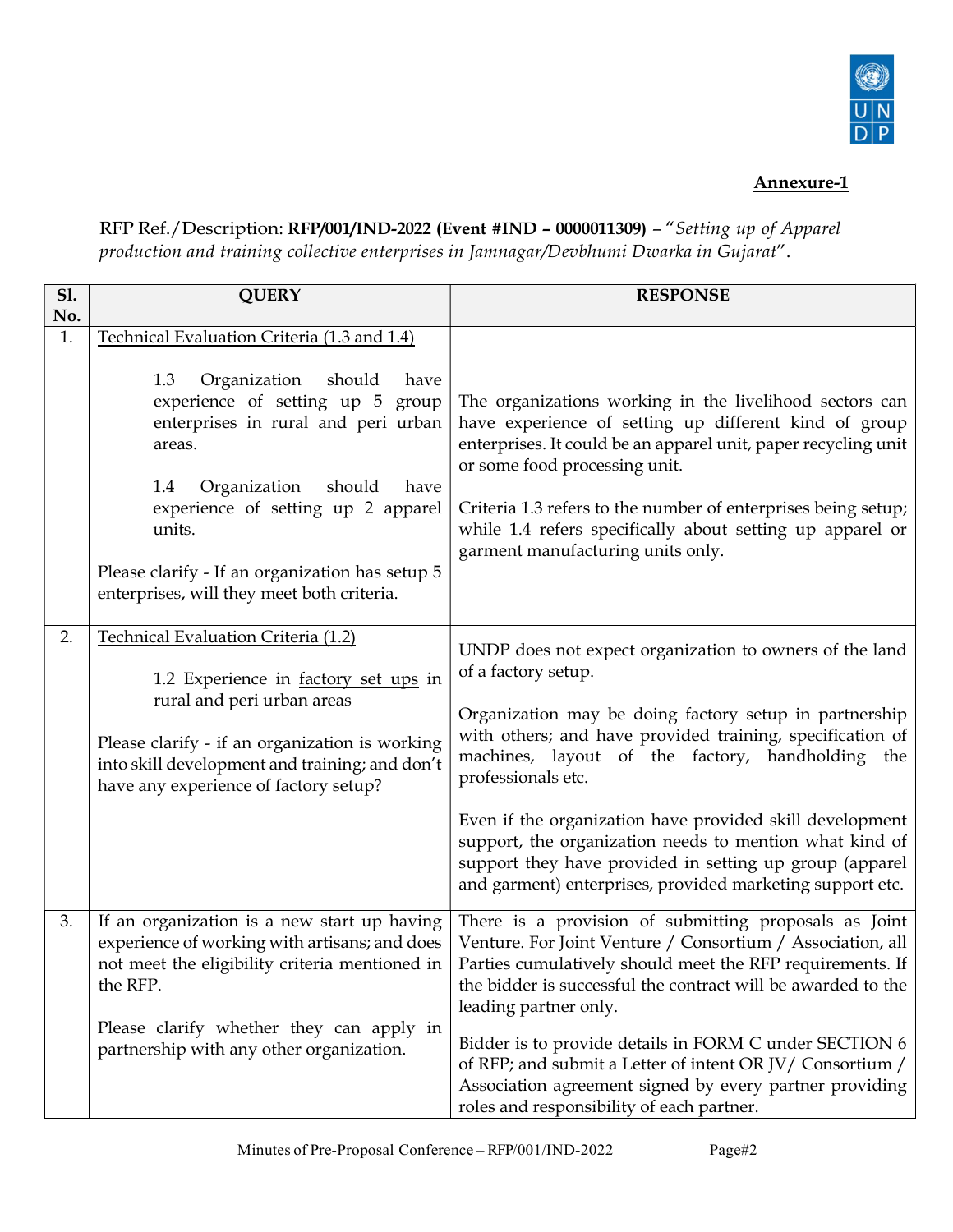

| <b>S1.</b><br>No. | <b>QUERY</b>                                                                                                                                                                                                                                                                                                                            | <b>RESPONSE</b>                                                                                                                                                                                                                                                                                                                                                                                                                                                                                                                                                              |
|-------------------|-----------------------------------------------------------------------------------------------------------------------------------------------------------------------------------------------------------------------------------------------------------------------------------------------------------------------------------------|------------------------------------------------------------------------------------------------------------------------------------------------------------------------------------------------------------------------------------------------------------------------------------------------------------------------------------------------------------------------------------------------------------------------------------------------------------------------------------------------------------------------------------------------------------------------------|
| 4.                | Please elaborate what is considered as "peri<br>urban areas" for setting up of factories as per<br>RFP requirement.                                                                                                                                                                                                                     | Any unit which is situated outside the city limits will be<br>counted under peri-urban areas.                                                                                                                                                                                                                                                                                                                                                                                                                                                                                |
| 5.                | Scope of Work (Page No. 29 of RFP)<br>In different phases, it is an 18-month<br>assignment but in training section it requires<br>to define the number of people required<br>which would be feasible to be trained in a<br>phased manner over 3 years.<br>Could you please clarify if the scope of work<br>is for 3 years or 18 months? | Project will be for 18 months only.<br>Last 12 months, we are asking the organization not to do<br>only capacity building but also support in the overall<br>operationalization process. We are expecting the agency to<br>leave the middle management of the centre so that even<br>after the external support is withdrawn the middle<br>management can run the unit sustainably and train a certain<br>number of people annually.<br>The organization should be able define people who will be<br>able to train new incumbents and operationalize the unit<br>after exit. |

\*\*\*\*\*\*\*\*\*\*\*\*\*\*\*\*